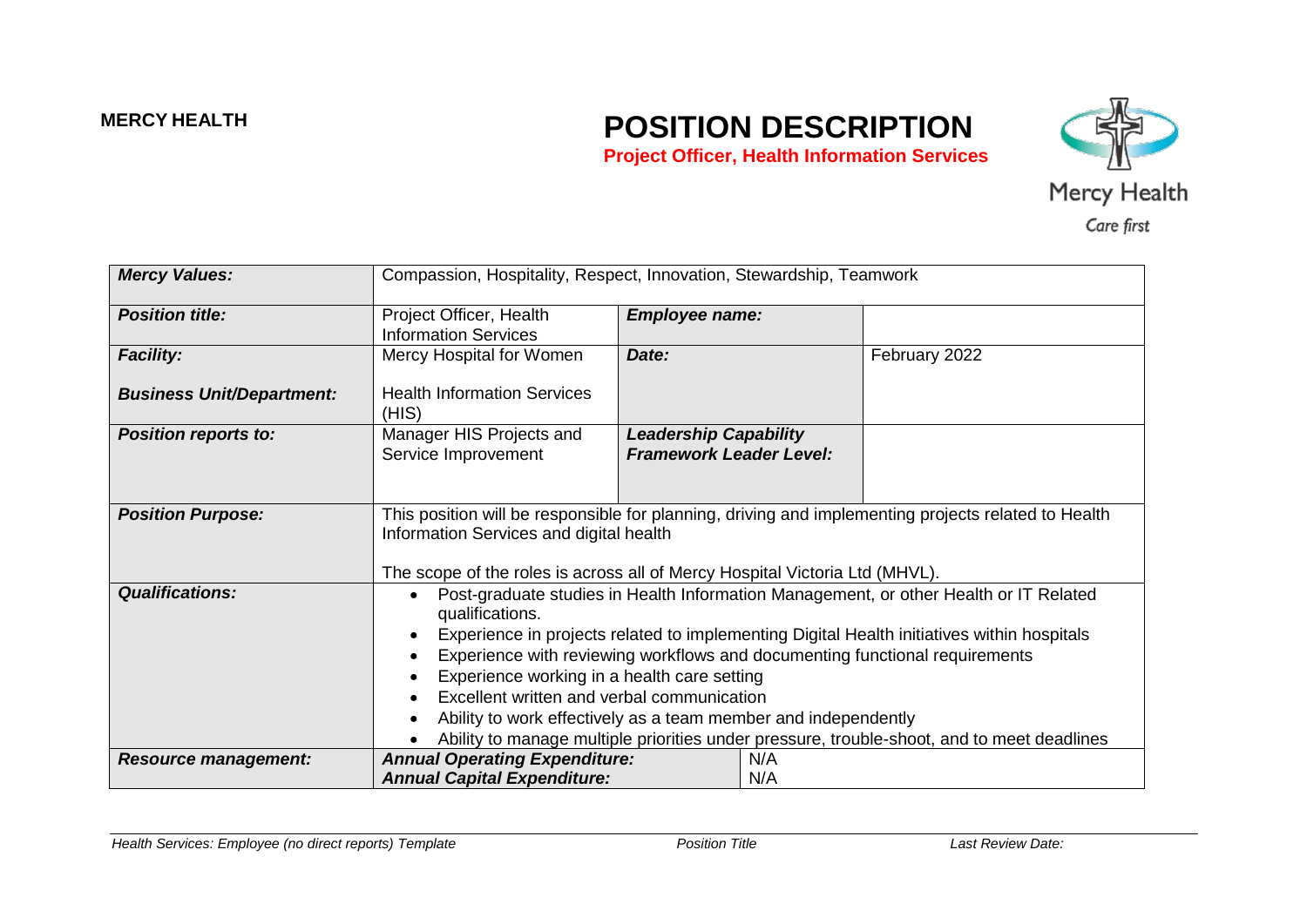### *Mandatory Competencies and Requirements*

- Orientation (on commencement)
- Equity & Inclusion (annual)
- Emergency Procedures (annual)
- Work Health & Safety (annual)

#### *Personal Competencies*

- Commitment to the Mercy values.
- Demonstrated ability to build relationships with people at all levels.
- Ability to work as part of a team.
- High level of organisational skills and attention to detail
- Sound communication and interpersonal skills
- Capacity for constructive self-reflection and learning from actions and feedback
- Manage time effectively and ability to balance competing priorities
- Ability to use initiative and be self-motivated
- High level of customer service skills

### *Job Competencies* Comply with the requirements of the annual organisational mandatory and role related competencies policy and procedure. • Experience working in a healthcare settingt. Experience preparing documentation, responding to service enquiries and completing data entry tasks. • Demonstrable high level writing skills Ability to understand and describe basic business processes in the healthcare context Proficient in multiple computer applications including MS word, MS Outlook, MS excel, and MS Project.

Ability to learn and utilise other software systems as required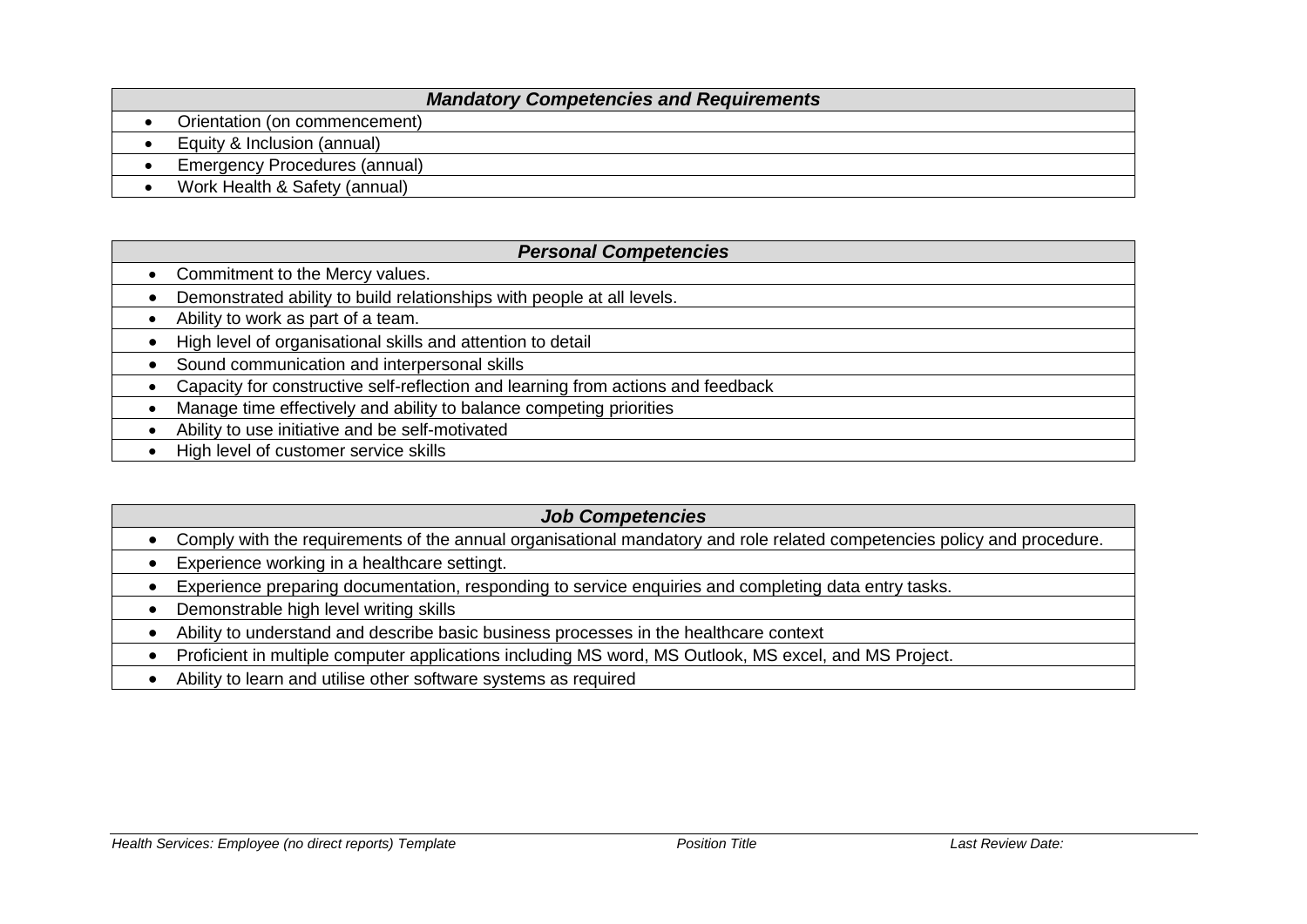## *Job Specific Requirements*

| <b>Key Result Areas</b>                                                       | <b>Key Activities</b>                                                            | <b>Standard Measures</b>                                                                                                                                                                                                                                                             |
|-------------------------------------------------------------------------------|----------------------------------------------------------------------------------|--------------------------------------------------------------------------------------------------------------------------------------------------------------------------------------------------------------------------------------------------------------------------------------|
| Demonstrates and upholds the<br><b>Values and Mission of Mercy</b><br>Health. | Ensure the values of Mercy Health are<br>incorporated into daily work practices. | Shows compassion and provides support to<br>$\bullet$<br>colleagues and patients.<br>Consistently shows respect and values<br>each person's dignity.<br>Seeks opportunities to be innovative for<br>improvement.<br>Communicates openly and honestly as an<br>effective team member. |

# *Mercy Health Requirements*

| <b>Key Result Areas</b>                                                                                                                                              | <b>Key Activities</b>                                                                                                                                                                                                                                                                                                                                                                                                                                                                          | <b>Standard Measures</b>                                                                                                                                                                                                                                                                                                                                           |
|----------------------------------------------------------------------------------------------------------------------------------------------------------------------|------------------------------------------------------------------------------------------------------------------------------------------------------------------------------------------------------------------------------------------------------------------------------------------------------------------------------------------------------------------------------------------------------------------------------------------------------------------------------------------------|--------------------------------------------------------------------------------------------------------------------------------------------------------------------------------------------------------------------------------------------------------------------------------------------------------------------------------------------------------------------|
| Demonstrates and upholds the<br><b>Values and Mission of Mercy</b><br>Health.                                                                                        | • Ensure the values of Mercy Health are<br>incorporated into daily work practices.                                                                                                                                                                                                                                                                                                                                                                                                             | • Shows compassion and provides support to<br>colleagues and patients.<br>• Consistently shows respect and values each<br>person's dignity.<br>• Seeks opportunities to be innovative for<br>improvement.<br>• Communicates openly and honestly as an<br>effective team member.<br>• Where possible, attend Formation<br>Opportunities agreed with by your manager |
| Demonstrates an understanding<br>of individual responsibility for<br>safety, quality & risk and<br>participates in organisational<br>quality and safety initiatives. | • Maintain a safe and mentally healthy<br>environment for patients/self/colleagues and<br>members of the public.<br>• Maintain the safety of children and<br>vulnerable people by acting in accordance<br>with all child and vulnerable people related<br>policies, procedures and regulations.<br>• Escalate concerns regarding safety, quality<br>and risk to an appropriate staff member.<br>• Participate in evaluation and continuous<br>improvement and clinical indicator<br>processes. | • Risk controls implemented.<br>• Incident/s reported as soon as practicable.<br>• Undertake incident investigations.<br>• Orientation completed.<br>• Training up to date.<br>• Accreditation outcomes.<br>• Patient satisfaction and experience survey<br>results.<br>• Participate in implementation and delivery of<br>annual quality plan and business plan.  |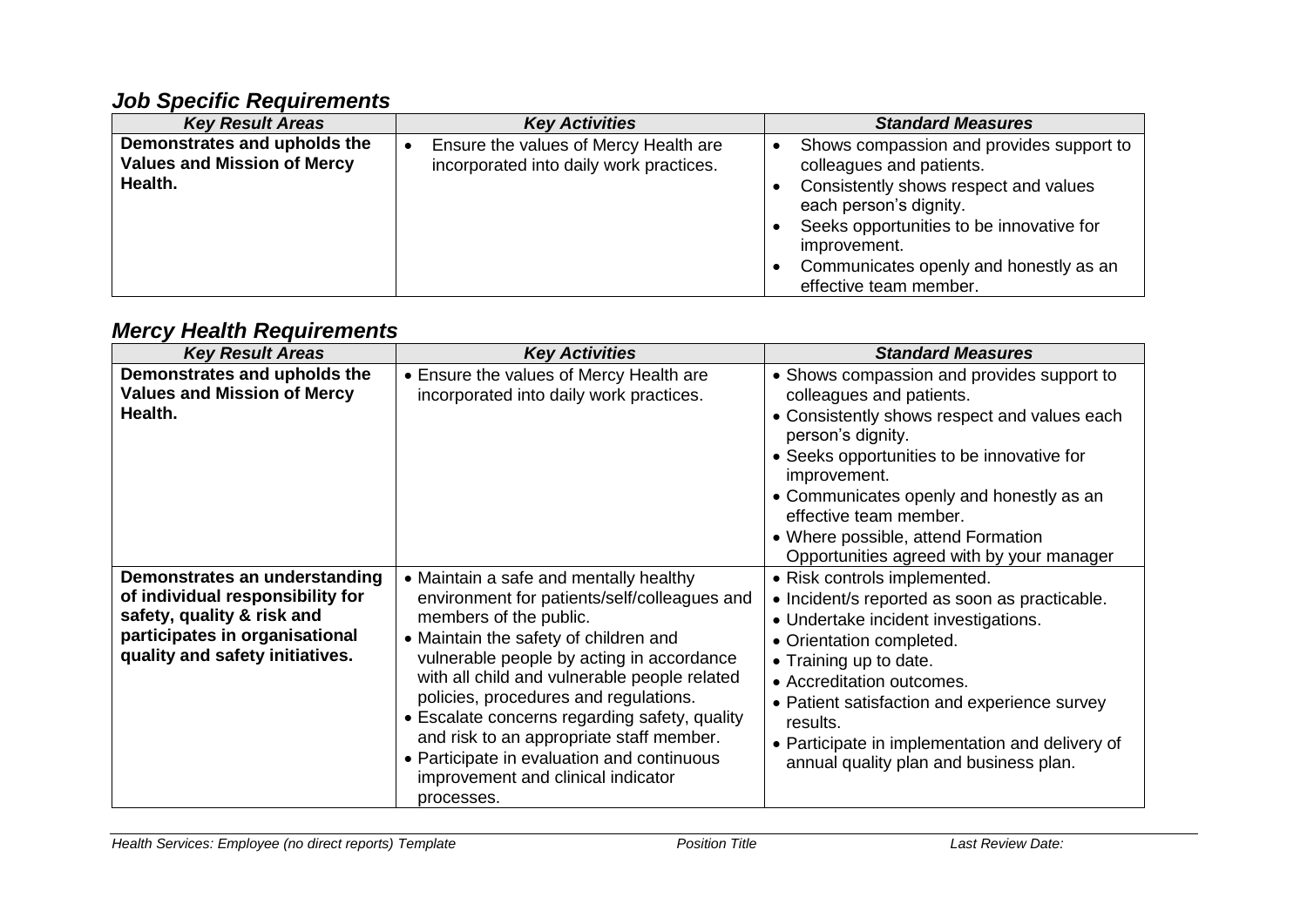| <b>Key Result Areas</b>            | <b>Key Activities</b>                                                     | <b>Standard Measures</b>                                |
|------------------------------------|---------------------------------------------------------------------------|---------------------------------------------------------|
|                                    | • Demonstrate the principles of Person                                    |                                                         |
|                                    | Centred Care:                                                             |                                                         |
|                                    | <b>Respect &amp; Dignity</b><br>$\bullet$                                 |                                                         |
|                                    | <b>Information Sharing</b><br>$\bullet$                                   |                                                         |
|                                    | Participation                                                             |                                                         |
|                                    | Collaboration.                                                            |                                                         |
| Delivers high quality services to  | • Engage with all necessary stakeholders                                  | • Positive customer and stakeholder feedback            |
| business stakeholders              | • Ensure a high level of customer satisfaction                            | • All identified staff have been engaged                |
|                                    | and service                                                               | • Positive staff engagement                             |
|                                    |                                                                           | • All necessary individual task and projects are        |
|                                    |                                                                           | managed to timelines and expectations                   |
| Delivers high quality project      | • Create, review and update project                                       | • All project have high quality documentation,          |
| documentation                      | documentation                                                             | these documents may include, business                   |
|                                    | • Record key project details, and produce any                             | cases, project status reports, and                      |
|                                    | documents that are required to scope,                                     | documenting project resource, staffing and              |
|                                    | implement and manage assigned projects                                    | specification requirements                              |
|                                    | successfully.                                                             |                                                         |
| <b>Timely delivery of projects</b> | • Ensure all projects are delivered within the<br>set timeframes          | • Successful implementation of assigned<br>projects     |
|                                    | • Ensure projects are delivered within the set<br>scope and within budget | • Provide regular project status reports as<br>required |
|                                    | . Put project plans forward on the necessary                              | • Supports senior management to ensure that             |
|                                    | actions to enable successful delivery of                                  | all plans, and deliverables are aligned with            |
|                                    | projects set out                                                          | expected deliverables                                   |
|                                    | . Plan and drive projects as requested                                    |                                                         |
| Identification, and reporting of   | • Report all identified risks to the manager for                          | • All risks and issues are documented and               |
| risks and issues                   | escalation                                                                | escalated to the manager for review and                 |
|                                    | • All assigned risks are tracked and monitored                            | escalate to the Digital Health Committee                |
|                                    | as required                                                               | • Mitigation plans a developed if required              |
|                                    | . Work with relevant stakeholders on resolving                            | • Risk and issues are escalated immediately as          |
|                                    | identified risks and issues                                               | required                                                |
|                                    | • Create a mitigation plan if required                                    |                                                         |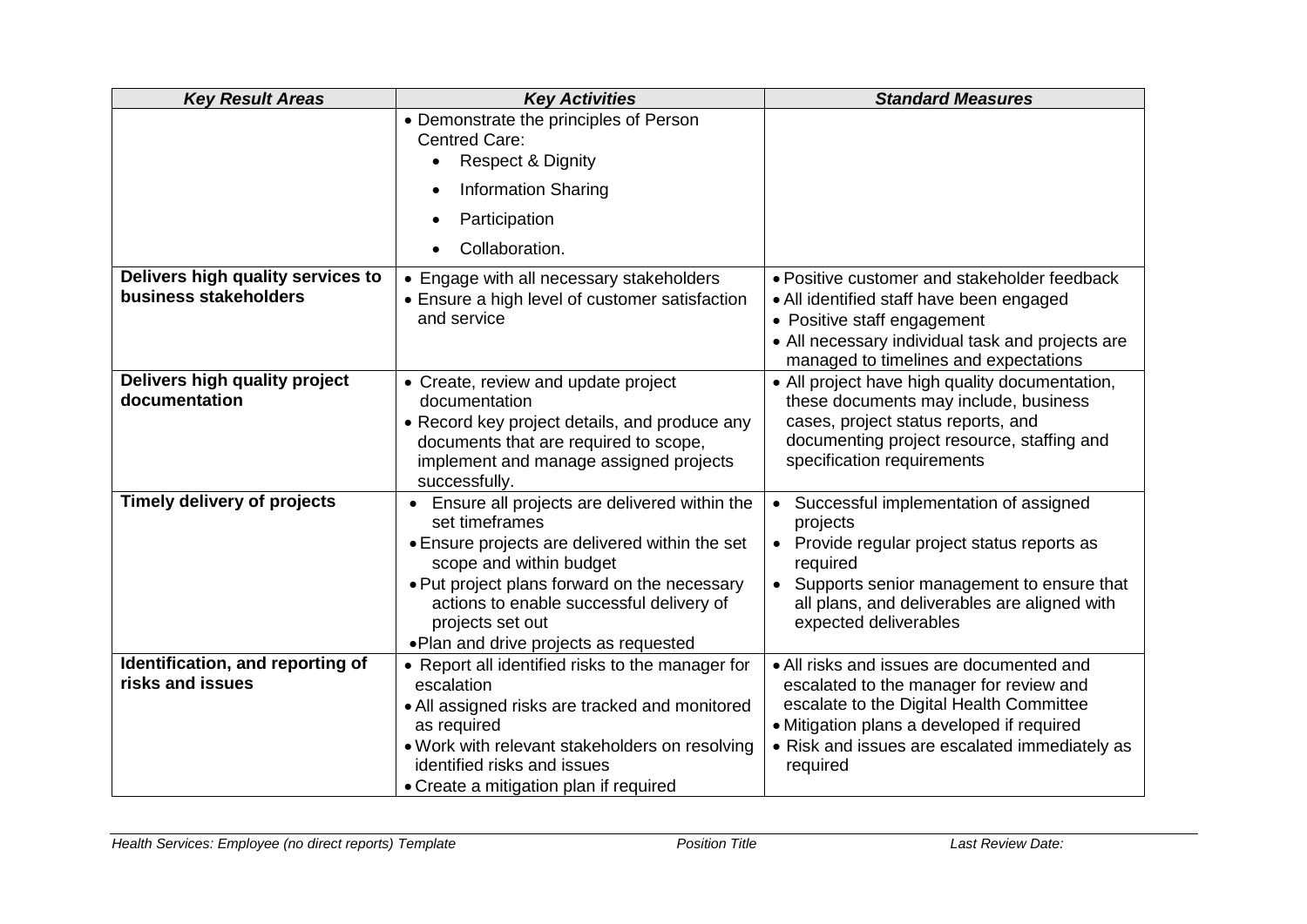| <b>Key Result Areas</b>                                                         | <b>Key Activities</b>                                                                                                                                                                                                                                                                                                                                                                                                                                                                                                    | <b>Standard Measures</b>                                                                                                                                                                                                                                                   |  |
|---------------------------------------------------------------------------------|--------------------------------------------------------------------------------------------------------------------------------------------------------------------------------------------------------------------------------------------------------------------------------------------------------------------------------------------------------------------------------------------------------------------------------------------------------------------------------------------------------------------------|----------------------------------------------------------------------------------------------------------------------------------------------------------------------------------------------------------------------------------------------------------------------------|--|
|                                                                                 |                                                                                                                                                                                                                                                                                                                                                                                                                                                                                                                          |                                                                                                                                                                                                                                                                            |  |
| Development of an effective<br>training program and training<br>material        | • Creation of an effective training program<br>specific to each project<br>• Delivery of training to clinical and non-clinical<br>staff<br>• Development of online training modules<br>• Creation of any new training documentation<br>required for post go live                                                                                                                                                                                                                                                         | • All training material is completed in a timely<br>fashion and ready for delivery<br>• Staff are aware of all types of training<br>available and how to access<br>• All training sessions a scheduled and<br>delivered according the training plan                        |  |
| Development of an effective<br>communication plan and<br>communication material | • Creation of effective communication<br>documentation, flyers, intranet pages and<br>other types of communication as required<br>• Development of an effective communication<br>plan<br>• Delivery of communication as required                                                                                                                                                                                                                                                                                         | • All communication material is completed in a<br>timely fashion and ready for delivery<br>• Communication is delivered according to the<br>communication plan.<br>• Communication plan is successful                                                                      |  |
| <b>User Acceptance Testing</b>                                                  | • Development of user acceptance testing<br>cases ready for UAT<br>• Co- ordinate User Acceptance Testing<br>• Complete user acceptance testing as<br>required<br>• Track and escalate any issues identified<br>during UAT                                                                                                                                                                                                                                                                                               | • Test scenario available in time for UAT<br>• Successful co-ordination of UAT<br>• All issues identified during UAT are managed<br>either via a fix prior to go live or clear plan for<br>fixing post go live<br>• UAT completed within the allocated project<br>timeline |  |
| <b>Change Management</b>                                                        | Work with all areas that are impacted to<br>$\bullet$<br>review their current workflows and the<br>impacts the project will have on their areas<br>Document current and future workflows<br>$\bullet$<br>Consult with the areas of what future<br>$\bullet$<br>workflows will look like with the<br>implementation of the project<br>Education the impacted area of new<br>$\bullet$<br>workflows to ensure they understand the<br>changes and are ready for go live<br>Support the department post go live<br>$\bullet$ | • Staff understand the changes to workflow<br>prior to project go-live<br>• New workflows and procedures are<br>documented                                                                                                                                                 |  |